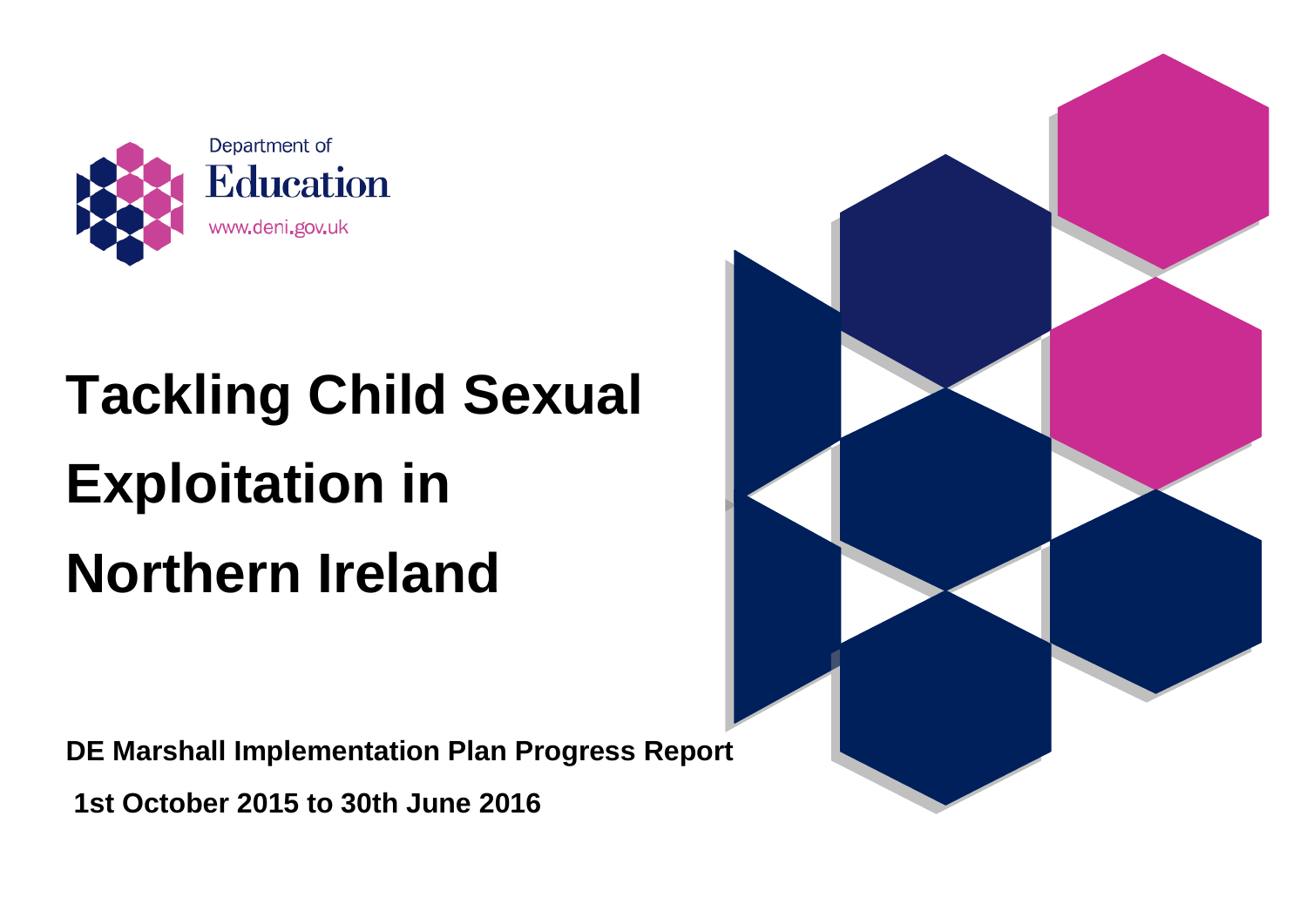|     | Recommendation                                                                                                                                                                                                                                                                                                                                                  | Action                                                                                                                                                                                            | <b>Target Date</b> | <b>Progress</b>                                                                                                                                                                                                                                                                                                                                                                                                                                                                                                                                                                                                                                                                                                                                                                                                                                 |
|-----|-----------------------------------------------------------------------------------------------------------------------------------------------------------------------------------------------------------------------------------------------------------------------------------------------------------------------------------------------------------------|---------------------------------------------------------------------------------------------------------------------------------------------------------------------------------------------------|--------------------|-------------------------------------------------------------------------------------------------------------------------------------------------------------------------------------------------------------------------------------------------------------------------------------------------------------------------------------------------------------------------------------------------------------------------------------------------------------------------------------------------------------------------------------------------------------------------------------------------------------------------------------------------------------------------------------------------------------------------------------------------------------------------------------------------------------------------------------------------|
| K8: | The Department of Education should<br>conduct a review of youth services that<br>takes account of the views of young<br>people and aims to ensure that such<br>provision is attractive and appropriate.                                                                                                                                                         | The Department will ensure the continued<br>and active participation of young people in<br>youth service planning and delivery via the<br>implementation of the RDYP and Priorities<br>for Youth. | Ongoing            | <b>Status: Delivering</b><br><b>Progress</b><br>The Department completed a review of youth services<br>as part of the development of its youth policy, Priorities<br>for Youth. Implementation of the new youth policy is<br>underway. Participation is a central and key theme of<br>the policy and children and young people are actively<br>involved in advising the EA on the implementation<br>through the Regional Advisory Group and a number of<br>working groups such as Small Grants Scheme, Local<br>Advisory Groups and the development of a Network for<br>Youth model. As part of the 16-17 Regional Youth<br>Development Plan the EA will establish and implement<br>an agreed model for a Network for Youth for<br>strengthening participation in the Youth Service at<br>local, sub-regional and regional level by March 2017. |
| S3: | In order to improve understanding and<br>vigilance, schools should be alert to the<br>possibility that young people who do not<br>return after holidays abroad may have<br>been subject to forced marriage. Any<br>concerns should be reported to the<br>designated teacher for child protection<br>within the school for further escalation if<br>appropriate. | The Department, in conjunction with the<br>EA, will continue to provide support to<br>schools on this issue.                                                                                      | Ongoing            | <b>Status: Delivering</b><br><b>Progress</b><br>This issue is now included in the specialist training<br>provided to Designated and Deputy Designated<br>Teachers for Child Protection in schools.<br>DE is drafting updated information and advice to<br>schools in a new Guide to Child Protection in Schools<br>which will include reference to the 2012 DFP Statutory<br>Guidance on the Forced Marriage (Civil Protection) Act<br>2007.                                                                                                                                                                                                                                                                                                                                                                                                    |
| S4: | Schools should be encouraged to<br>engage parents with regard to the<br>preventative curriculum, including those<br>with literacy difficulties or for whom<br>English is not the first language                                                                                                                                                                 | The Department will continue to encourage<br>schools to engage with parents on the<br>preventative curriculum.                                                                                    | Ongoing            | <b>Status: Delivering</b><br><b>Progress</b><br>DE wrote to all schools, EA and other Education<br>partners on 24 June 2015 highlighting<br>recommendations in Marshall report aimed directly at<br>schools including the need for greater parental<br>engagement in relation to the preventative curriculum.                                                                                                                                                                                                                                                                                                                                                                                                                                                                                                                                   |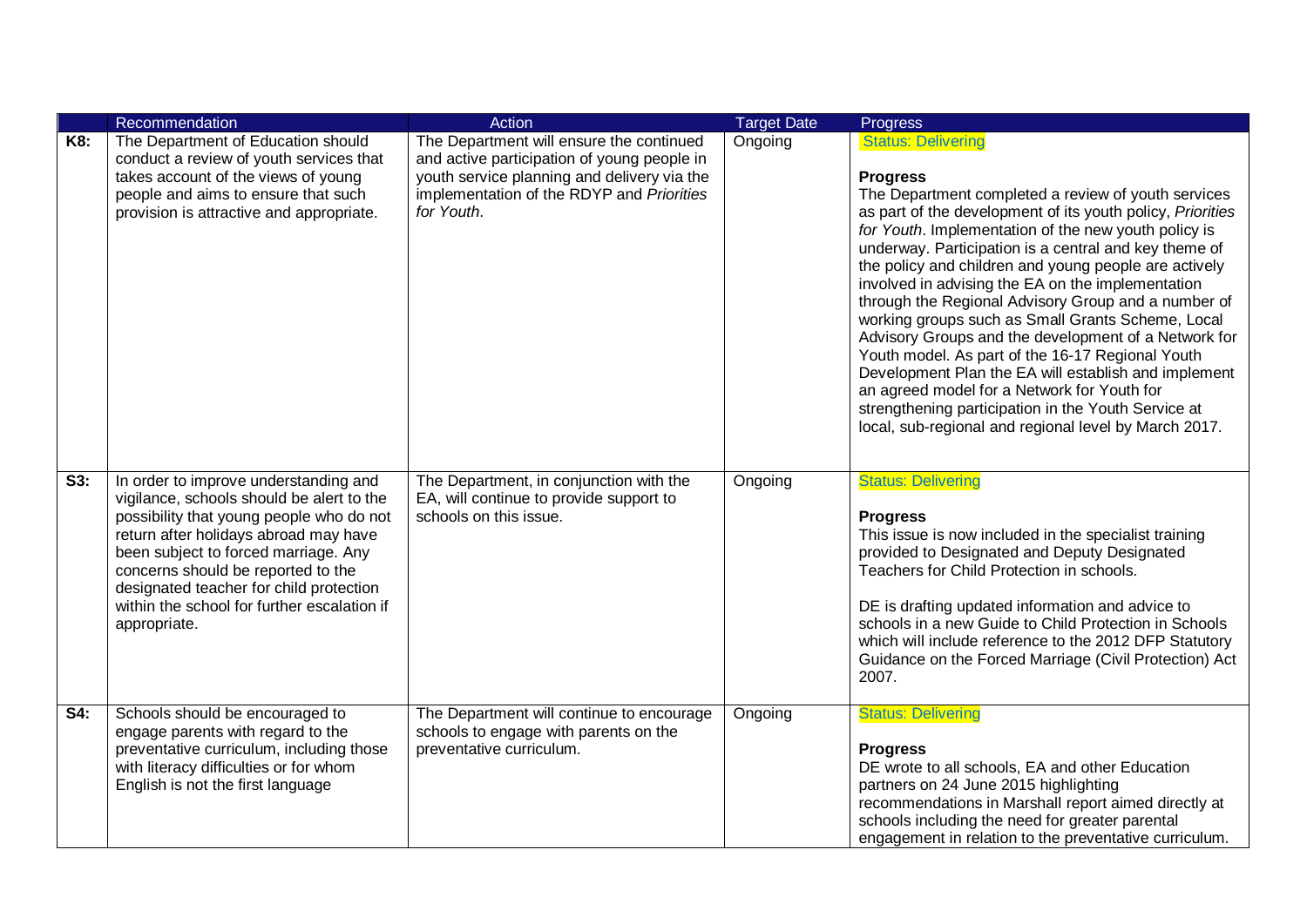|                           | Recommendation                                                                                                                                                                            | Action                                                                                                                                                      | <b>Target Date</b> | <b>Progress</b>                                                                                                                                                                                                                                                                                                                                                                                                                                                                                                                                                                                                                                                                                                                                                                                                                                                                                                                                                      |
|---------------------------|-------------------------------------------------------------------------------------------------------------------------------------------------------------------------------------------|-------------------------------------------------------------------------------------------------------------------------------------------------------------|--------------------|----------------------------------------------------------------------------------------------------------------------------------------------------------------------------------------------------------------------------------------------------------------------------------------------------------------------------------------------------------------------------------------------------------------------------------------------------------------------------------------------------------------------------------------------------------------------------------------------------------------------------------------------------------------------------------------------------------------------------------------------------------------------------------------------------------------------------------------------------------------------------------------------------------------------------------------------------------------------|
|                           |                                                                                                                                                                                           |                                                                                                                                                             |                    | All DE iMatter materials are available in a variety of<br>languages.                                                                                                                                                                                                                                                                                                                                                                                                                                                                                                                                                                                                                                                                                                                                                                                                                                                                                                 |
|                           |                                                                                                                                                                                           |                                                                                                                                                             |                    | The NSPCC has been commissioned to undertake a<br>Preventative Education project for the Department.<br>Preventative Education includes the issue of CSE.<br>This includes the development of resources for use by<br>school leaders, designated teachers and external<br>agencies around their role in preventative education, a<br>whole school approach to safeguarding and working<br>with external agencies in promoting preventative<br>education.<br>A suite of resources will be developed for use by<br>teachers with pupils and for parents to use with their<br>children supported by the teacher. The resources will<br>be used to identify the expressed training needs and<br>the criteria for the delivery of a training and support<br>package for teachers and other schools' staff.                                                                                                                                                                |
| $\overline{\mathsf{S5:}}$ | The Department of Education should<br>give guidance to schools on how they<br>can provide flexible support sessions<br>about CSE that are accessible for<br>parents of disabled children. | The Department commissioned CCEA to<br>carry out an extensive review of the<br>existing Relationship and Sexuality<br>Education (RSE) guidance for schools. | August 2015        | <b>Status: Delivered</b><br><b>Progress</b><br>Circular 2015/22 has been issued to schools alerting<br>them to the revised guidance. The guidance specifically<br>acknowledges the role that effective RSE provision can<br>play with regard to child sexual exploitation.<br>The PHA is conducting a survey of post-primary<br>schools during March of the training provided iro RSE.<br>A report on the findings will follow in due course.<br>The revised RSE guidance highlights the need for<br>careful planning and adaptation of resources and<br>teaching activities for pupils with Special Educational<br>Needs (SEN). For example, there is reference to some<br>learners being vulnerable to abuse who may need<br>explicit teaching and there is a version for MLD<br>students.<br>The need for communication with parents/carers is also<br>clearly highlighted in the revised guidance so that<br>learning can be reinforced in the home environment. |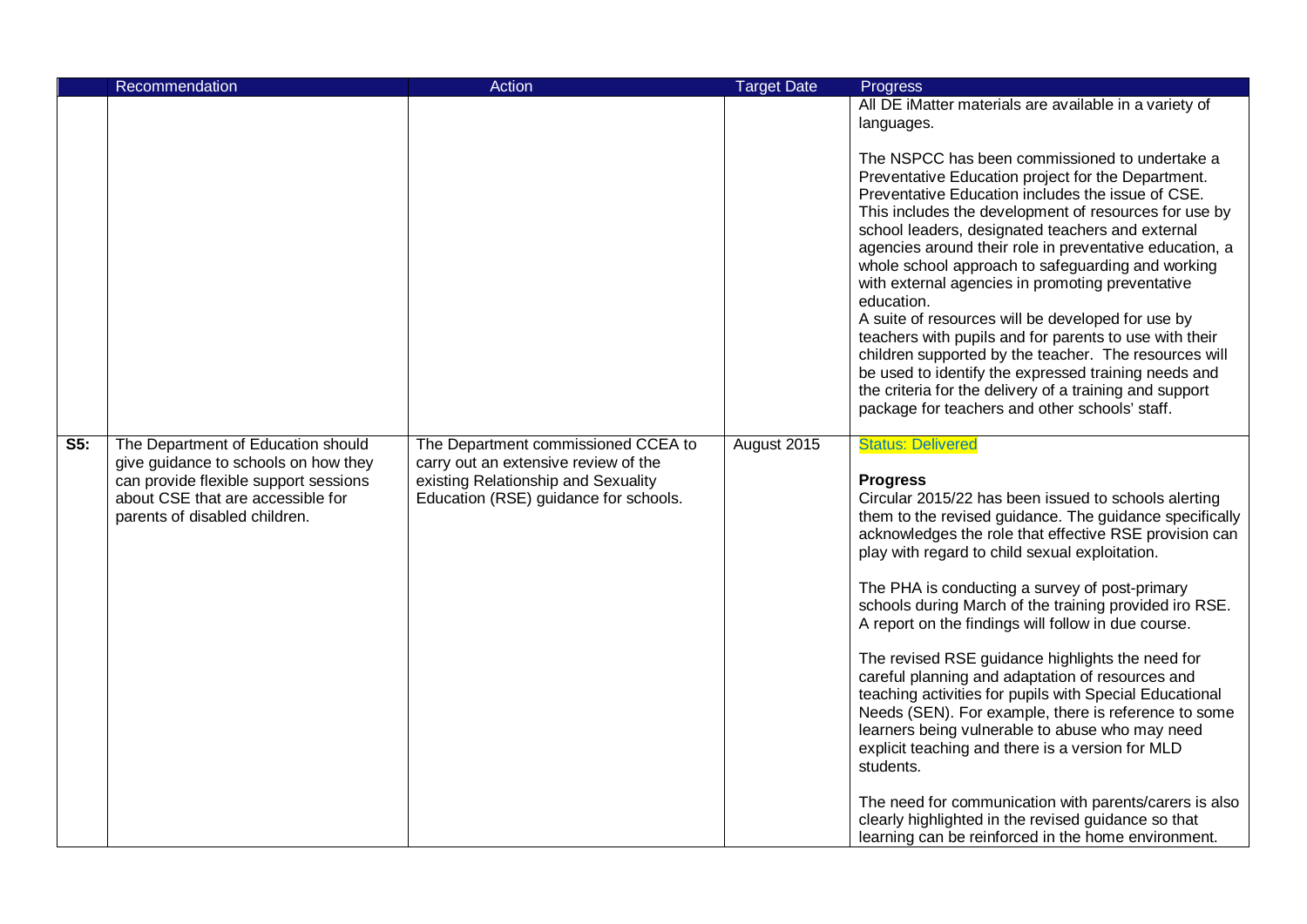|      | Recommendation                                                                                                                                                                                                                                                                           | <b>Action</b>                                                                                                                                                                                                                | <b>Target Date</b> | Progress                                                                                                                                                                                                                                                                                                                                                                                                                                                                                                                                                                                                       |
|------|------------------------------------------------------------------------------------------------------------------------------------------------------------------------------------------------------------------------------------------------------------------------------------------|------------------------------------------------------------------------------------------------------------------------------------------------------------------------------------------------------------------------------|--------------------|----------------------------------------------------------------------------------------------------------------------------------------------------------------------------------------------------------------------------------------------------------------------------------------------------------------------------------------------------------------------------------------------------------------------------------------------------------------------------------------------------------------------------------------------------------------------------------------------------------------|
|      |                                                                                                                                                                                                                                                                                          |                                                                                                                                                                                                                              |                    | The NSPCC has produced a version of its 'PANTS'<br>guidance leaflets for parents and children with a<br>learning disability including a version for children with<br>autism.                                                                                                                                                                                                                                                                                                                                                                                                                                   |
| S7:  | The Department of Education should<br>ensure that all young people can access<br>more information and support on healthy<br>relationships, including LGBT young<br>people. This could be included within the<br>CCEA review of Relationships and<br>Sexuality guidance materials         | The revised Relationship and Sexuality<br>Education (RSE) guidance for schools will<br>highlight the need to provide young people<br>with reliable, accurate and age appropriate<br>information.                             | August 2015        | <b>Status: Delivering</b><br><b>Progress</b><br>Circular 2015/22 has been issued to schools alerting<br>them to the publication of the revised guidance, one for<br>Primary and one for Post Primary.<br>Links to relevant resources were included including<br>those on sexual orientation, gender identity and<br>homophobic bullying.<br>The EA, Education Committee and all HEIs were sent<br>letters advising them of the revised guidance.<br>The Education Authority is considering how best to<br>disseminate the key messages in Circular 2015/22 and<br>the guidance itself across the youth sector. |
| S29: | The Department of Education should<br>ensure that there is provision for parents,<br>carers and other educational<br>professionals to improve their knowledge<br>and skills in relation to modern methods<br>of communication and to keep up-to-date<br>on developments in social media. | The Department is taking steps to ensure<br>that pupils and staff can improve their<br>knowledge and skills in this area.                                                                                                    | Spring 2017        | <b>Status: Delivering</b><br><b>Progress</b><br>The Executive has commissioned the SBNI to prepare<br>an e-Safety strategy on its behalf. The Department of<br>Education is a member of the project board overseeing<br>the development of the strategy which is due to be<br>published in Spring 2017.                                                                                                                                                                                                                                                                                                        |
| S30: | The Department of Education should<br>work with other departments to ensure<br>that there are appropriate safeguarding<br>arrangements for children in all non-<br>statutory education settings.                                                                                         | The Department is committed to working<br>with other Departments in all aspects of<br>safeguarding for children and young people<br>and will issue guidance for staff in non-<br>statutory education settings when required. | October 2015       | <b>Status: Delivering</b><br><b>Progress</b><br>The Department has issued guidance and received<br>assurances regarding CSE training for staff in the<br>following:<br><b>Sure Start Settings</b><br>Pre-school settings<br>Other early years settings funded by the Early<br>Years Fund                                                                                                                                                                                                                                                                                                                       |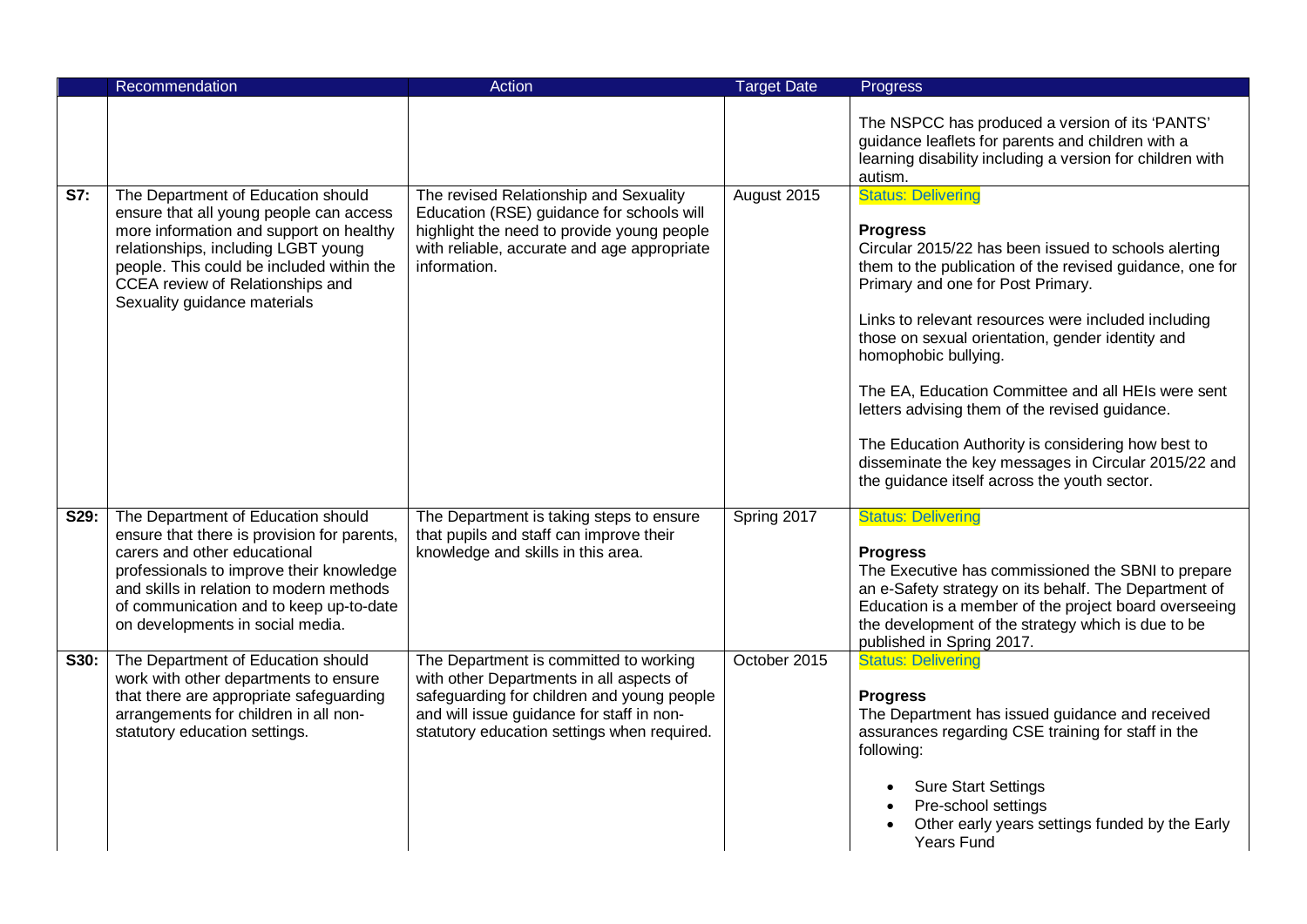|      | Recommendation                                                                                                                                                                                                                                                       | Action                                                                                                                                                                                                                                                                                                                                                                                      | <b>Target Date</b> | Progress                                                                                                                                                                                                                                                                                                                                                                                                                                                                      |
|------|----------------------------------------------------------------------------------------------------------------------------------------------------------------------------------------------------------------------------------------------------------------------|---------------------------------------------------------------------------------------------------------------------------------------------------------------------------------------------------------------------------------------------------------------------------------------------------------------------------------------------------------------------------------------------|--------------------|-------------------------------------------------------------------------------------------------------------------------------------------------------------------------------------------------------------------------------------------------------------------------------------------------------------------------------------------------------------------------------------------------------------------------------------------------------------------------------|
|      |                                                                                                                                                                                                                                                                      |                                                                                                                                                                                                                                                                                                                                                                                             |                    | Youth Services<br><b>Education Otherwise Than At School</b><br>The revised RSE guidance has also been shared with<br>independent schools.<br>The EA is currently developing new procedures and<br>arrangements to help parents who home educate and<br>to encourage them to seek support. These procedures<br>are being informed by a consultation exercise that took<br>place during 2014. In developing this the EA will<br>consider appropriate safeguarding arrangements. |
| S31: | Schools should ensure that<br>Relationships and Sexuality Education is<br>delivered by people with the skills and<br>confidence to do so.                                                                                                                            | The Department commissioned CCEA to<br>carry out an extensive review of the<br>existing Relationship and Sexuality<br>Education (RSE) guidance for schools.                                                                                                                                                                                                                                 | August 2015        | <b>Status: Delivered</b><br><b>Progress</b><br>Revised guidance to assist schools issued in August<br>2015. This provides a template for the development of<br>a school's RSE policy and a directory signposting<br>schools to useful resources.                                                                                                                                                                                                                              |
| S32: | The Department of Education should<br>develop a central register of quality<br>assured external agencies and/or<br>programmes that schools could access<br>to source appropriate specialist support<br>to deliver the preventative curriculum.                       | The Department is not in a position to<br>assess and quality assure on an ongoing<br>basis, commercial organisations that offer<br>training and support in relation to aspects<br>of child safeguarding and protection.<br>That being said however the Department<br>does recognise that it could provide<br>guidance for schools on the types of areas<br>additional support should cover. | Autumn 2016        | <b>Status: Delivering</b><br><b>Progress</b><br>The Department is considering the development of a<br>set of principles that programmes on preventative<br>education should include which will assist schools in<br>identifying appropriate additional support.                                                                                                                                                                                                               |
| S33: | The statutory personal development<br>curriculum should specifically reference<br>CSE, with a clear focus on progressively<br>developing the confidence, self-esteem,<br>resilience and personal coping strategies<br>of all children and young people in<br>schools | This requires legislative change and the<br>Department will return to this point as part<br>of a wider review of the statutory curriculum<br>in due course.<br>In the interim, the Department has ensured<br>that CSE is specifically referenced in the<br>revised Relationship and Sexuality<br>Education (RSE) guidance for schools.                                                      | Ongoing            | <b>Status: Delivering</b><br><b>Progress</b><br>Revised RSE guidance, which references CSE, issued<br>on 26/8/15                                                                                                                                                                                                                                                                                                                                                              |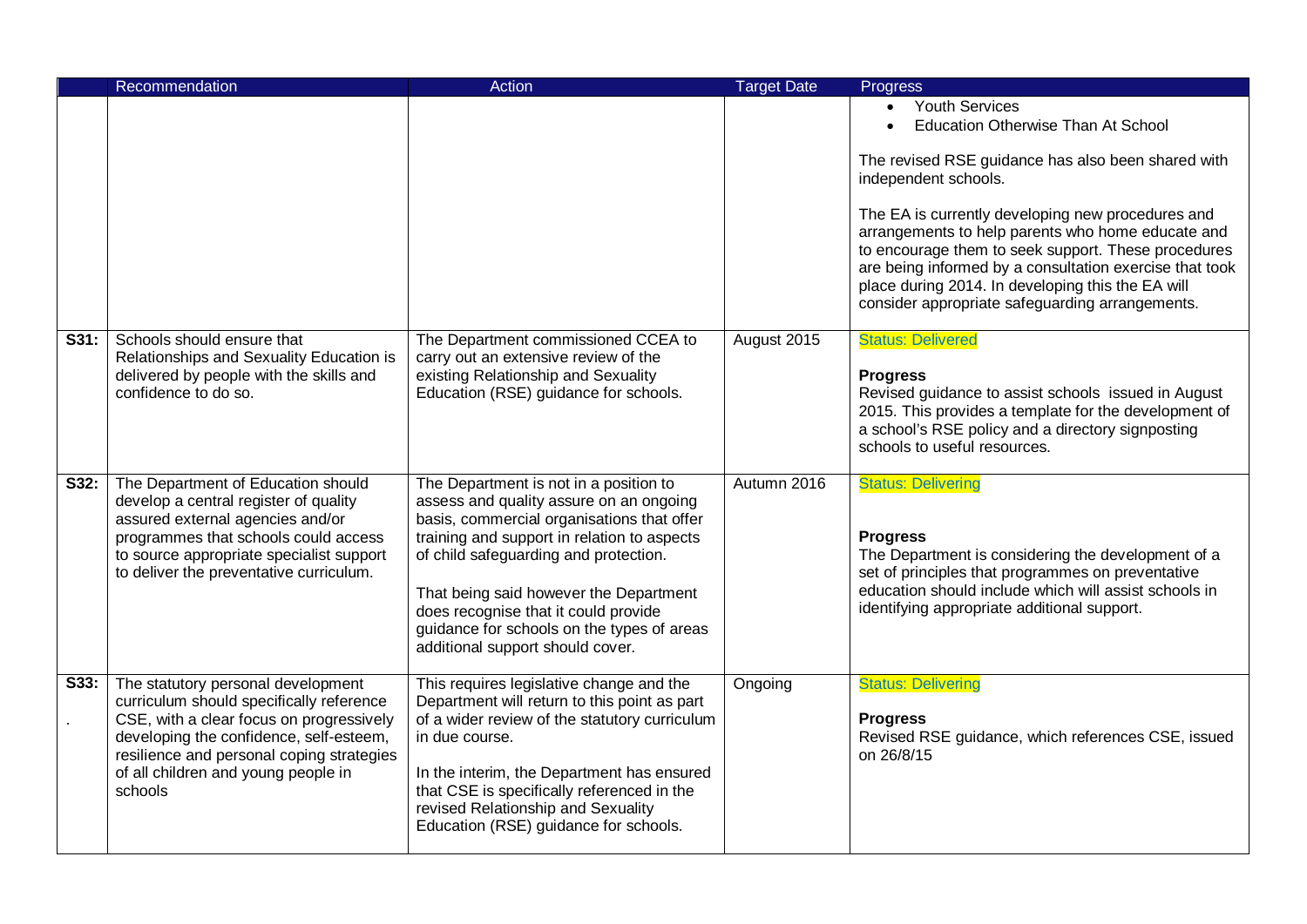|      | Recommendation                                                                                                                                                                                                                                                                        | Action                                                                                                                                                                                                                                                                                                                                                                                                                                                                | <b>Target Date</b> | <b>Progress</b>                                                                                                                                                                                                                                                                                                                                                                                                                                                                                                                                                                                                                                                                                                                        |
|------|---------------------------------------------------------------------------------------------------------------------------------------------------------------------------------------------------------------------------------------------------------------------------------------|-----------------------------------------------------------------------------------------------------------------------------------------------------------------------------------------------------------------------------------------------------------------------------------------------------------------------------------------------------------------------------------------------------------------------------------------------------------------------|--------------------|----------------------------------------------------------------------------------------------------------------------------------------------------------------------------------------------------------------------------------------------------------------------------------------------------------------------------------------------------------------------------------------------------------------------------------------------------------------------------------------------------------------------------------------------------------------------------------------------------------------------------------------------------------------------------------------------------------------------------------------|
| S34: | School staff and wider education<br>professionals should receive training on<br>CSE with the aim of integrating it into<br>general safeguarding training.                                                                                                                             | The Department will ask the Education<br>Authority and other employing authorities to<br>ensure that safeguarding training for staff<br>includes an embedded focus on CSE<br>including how to recognise and take action.<br>The Department will also draw this<br>recommendation to the attention of Initial<br>Teacher Education and youth work training<br>providers and ask them to consider it in<br>relation to their ITE and youth work training<br>programmes. | Ongoing            | <b>Status: Delivering</b><br><b>Progress</b><br>This issue is now included in the specialist training<br>provided to Designated and Deputy Designated<br>Teachers for Child Protection in schools.<br>ITE providers have confirmed that CSE is already an<br>integral part of their courses and partnership<br>arrangements with a range of other agencies. However<br>some providers have indicated that they will take the<br>opportunity to review and, if necessary, enhance their<br>provision in this area in light of this report.                                                                                                                                                                                              |
| S35: | The Department of Education should<br>ensure that schools receive additional,<br>regularly updated training and resources<br>to support them in educating pupils and<br>parents on how to use social media and<br>online resources responsibly, and how to<br>keep their pupils safe. | The Department will continue to work with<br>the EA and C2K to provide training and<br>resources to schools on e-Safety.                                                                                                                                                                                                                                                                                                                                              | Ongoing            | <b>Status: Delivering</b><br><b>Progress</b><br>The EA, via the C2k programme, is now providing<br>teachers with detailed advice and guidance on eSafety<br>within an eSafety zone available via the C2k Exchange.<br>Resources are also available within the C2k Virtual<br>Learning Environment, Fronter, for staff and pupils.<br>Teachers have access to an Internet Safety Room<br>which has a range of resources and eSafety policies.<br>Teachers can also now access a Fronter resource<br>called, 'Better safe than Sorry'. This is an online room<br>that a teacher can bring children into, with a range of<br>readily available educational resources relevant to<br>safety.<br>(DN: CPSSS e-Safety training for teachers) |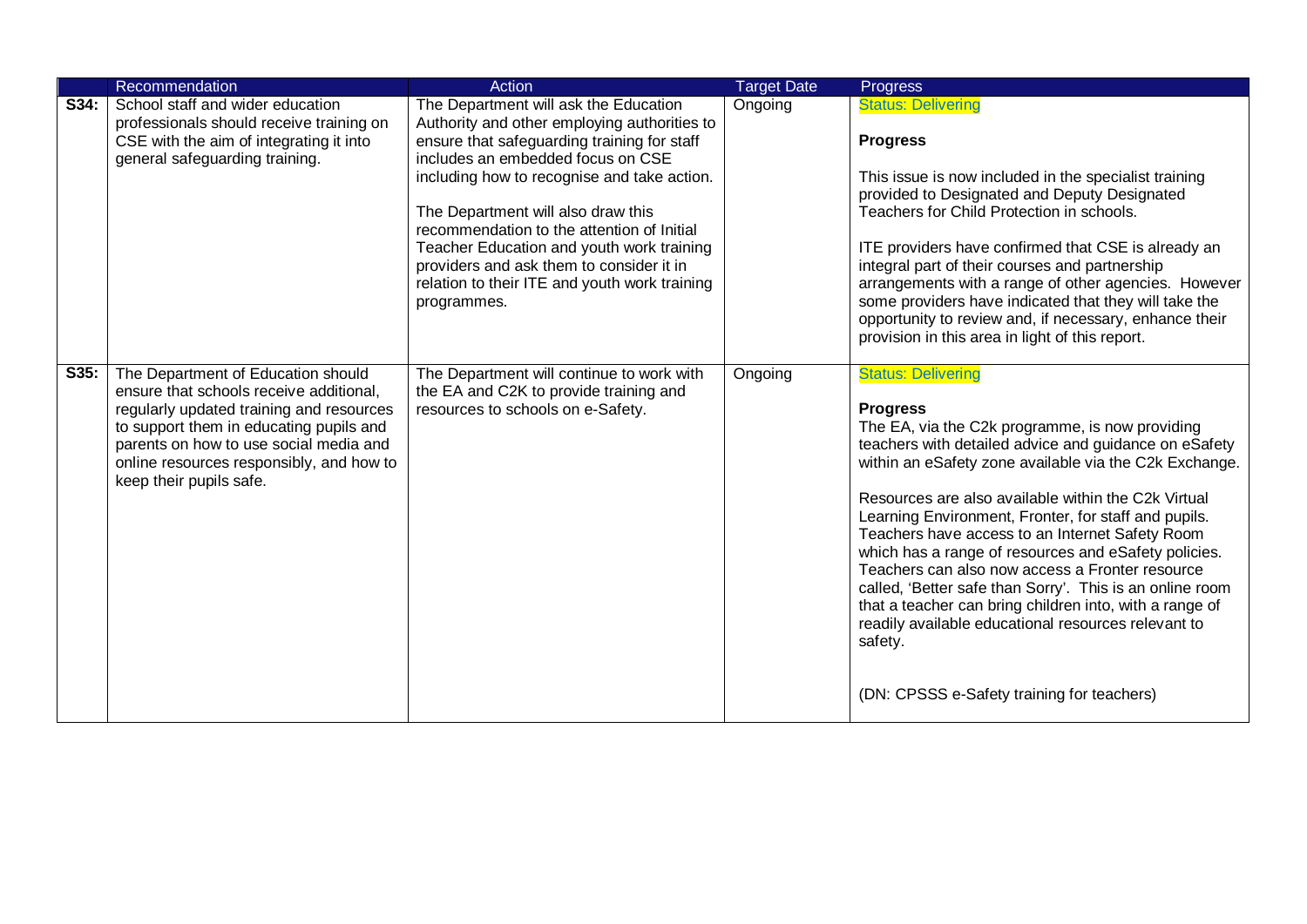|      | Recommendation                                                                                                                                                                                                                   | Action                                                                                                                                                                         | <b>Target Date</b> | Progress                                                                                                                                                                                                                                                                                                                                                                                                                                                                         |
|------|----------------------------------------------------------------------------------------------------------------------------------------------------------------------------------------------------------------------------------|--------------------------------------------------------------------------------------------------------------------------------------------------------------------------------|--------------------|----------------------------------------------------------------------------------------------------------------------------------------------------------------------------------------------------------------------------------------------------------------------------------------------------------------------------------------------------------------------------------------------------------------------------------------------------------------------------------|
| S36: | The Department of Education should<br>give further guidance to schools on CSE<br>and in its review of Relationships and<br>Sexuality Education guidance for<br>schools; CCEA should consider<br>specifically referencing CSE.    | The Department commissioned CCEA to<br>carry out an extensive review of the<br>existing Relationship and Sexuality<br>Education (RSE) guidance for schools.                    | August 2015        | <b>Status: Delivered</b><br><b>Progress</b><br>Revised guidance has been issued which specifically<br>references CSE.                                                                                                                                                                                                                                                                                                                                                            |
| S37: | The Department of Education should<br>explore the possibilities for peer<br>education and mentoring as a way of<br>informing and supporting young people<br>about CSE                                                            | The Department will review the work on<br>peer education in both the school and<br>youth sectors to identify opportunities to<br>inform and support young people about<br>CSE. | Ongoing            | <b>Status: Delivering</b><br><b>Progress</b><br>DE has supported the dissemination of the<br>Barnardo's/SBNI DVD and Resource Pack 'False<br>Freedom' to all post-primary schools, the EA and<br>regional youth officers. This resource was produced by<br>young people for young people.<br>The 2016 School Omnibus Survey includes questions<br>on peer mentoring and its use within schools.<br>Youth Sector report from the EA - EA requested to<br>provide update (awaited) |
| S38: | The Department of Education should<br>provide schools with clear, consistent<br>guidance on recording, storing and<br>handling of child protection records<br>including CSE.                                                     | The Department is developing a records<br>management policy for schools which will<br>address this particular aspect of records<br>management.                                 | March 2016         | <b>Status: Delayed</b><br><b>Progress</b><br>Work on the circular is well advanced and it is<br>anticipated that it will be circulated to schools in<br>September 2016.                                                                                                                                                                                                                                                                                                          |
| S39: | Schools should ensure that all school<br>governors have child protection<br>awareness training which includes<br>reference to CSE. The designated<br>governor for child protection should have<br>additional, enhanced training. | The Department, in conjunction with the<br>EA, will continue to provide support to<br>school governors on both child protection<br>and CSE.                                    | August 2015        | <b>Status: Delivered</b><br><b>Progress</b><br>There are 3 strands to child protection training for<br>governors:<br>All Governors receive child protection awareness<br>training (which includes CSE) as part of their<br>Governor induction training. This is provided by<br>Assistant Advisory Officers in the EA.                                                                                                                                                            |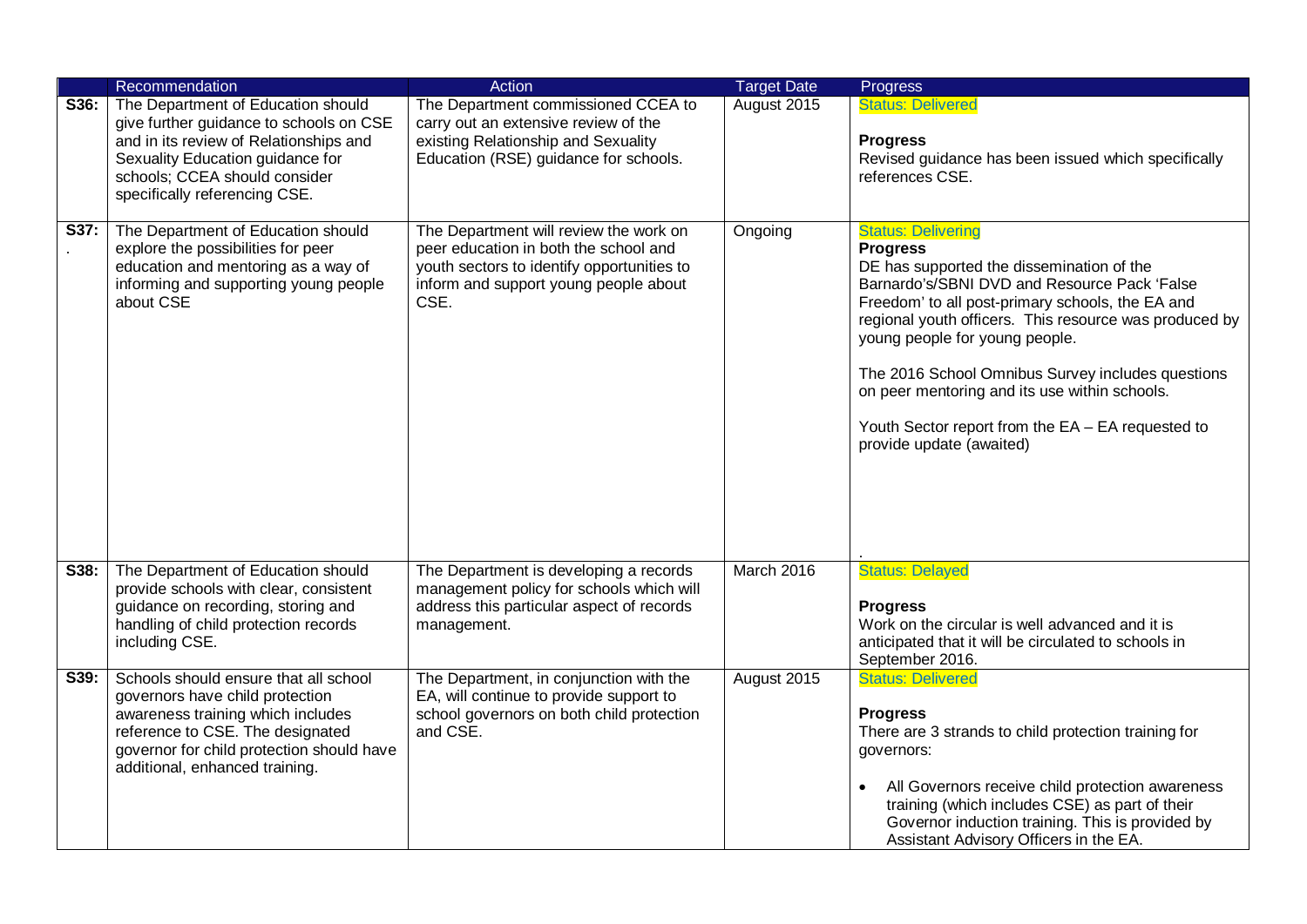|             | Recommendation                                                                                                                                                                                                                                                              | Action                                                                                                                                                 | <b>Target Date</b> | <b>Progress</b>                                                                                                                                                                                                                                                              |
|-------------|-----------------------------------------------------------------------------------------------------------------------------------------------------------------------------------------------------------------------------------------------------------------------------|--------------------------------------------------------------------------------------------------------------------------------------------------------|--------------------|------------------------------------------------------------------------------------------------------------------------------------------------------------------------------------------------------------------------------------------------------------------------------|
|             |                                                                                                                                                                                                                                                                             |                                                                                                                                                        |                    | The Chair of the Board of Governors and the<br>$\bullet$<br>designated Governors receive targeted child<br>protection training (which also includes CSE),<br>provided by the EA CPSSS<br>Safer recruitment and selection training is provided<br>$\bullet$<br>by EA HR staff |
| <b>S40:</b> | The Department of Education should<br>ensure that youth workers, whether paid<br>or voluntary, should receive training to<br>help them to inform and support young<br>people, who may be at risk of CSE, and<br>to identify and report safeguarding<br>issues appropriately | The Department will ensure that the EA's<br>review of its child protection arrangements<br>for the youth sector includes full<br>consideration of CSE. | October 2015       | <b>Status: Delayed</b><br><b>Progress</b><br>An Interim Child Protection and Safeguarding Policy<br>was approved by the EA in January 2016. The policy<br>applies to all EA services including the youth service.                                                            |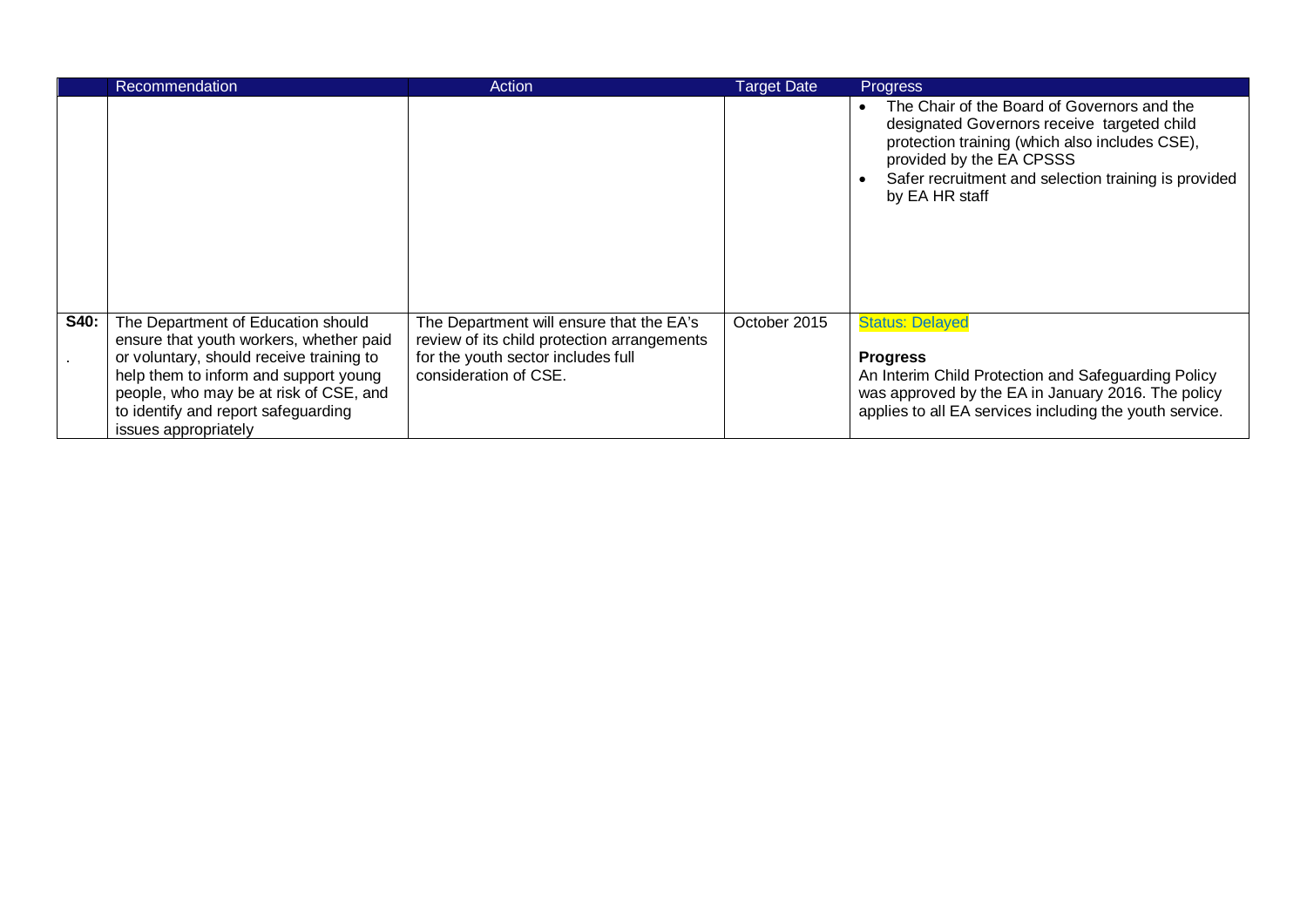## ETI Report Recommendations for improvement:

| Recommendation                                                                                                                                            | <b>Progress</b>                                                                                                                                                                                                                                                                                                                                                                                                                                                                          | <b>Status</b>    |
|-----------------------------------------------------------------------------------------------------------------------------------------------------------|------------------------------------------------------------------------------------------------------------------------------------------------------------------------------------------------------------------------------------------------------------------------------------------------------------------------------------------------------------------------------------------------------------------------------------------------------------------------------------------|------------------|
| Further work is required to raise awareness in schools and wider<br>community of the risk factors, indicators and signs of CSE                            | DE has communicated with schools and Education Authorities to share<br>the SBNI definition of CSE, the recommendations from the Marshall<br>Report and the lessons learnt from the preceding Rotherham report.<br>The Department of Health has recently redefined the definition in the<br>document 'Co-Operating to Safeguard Children and Young People in<br>NI' (see https://www.health-ni.gov.uk/publications/co-operating-<br>safeguard-children-and-young-people-northern-ireland) | Delivered        |
| The statutory personal development curriculum needs to specifically<br>reference CSE.                                                                     | Requires legislative change and DE will therefore return to this point as<br>part of a wider review of the revised curriculum in due course. In the<br>interim, the Department has ensured that CSE is specifically<br>referenced in the revised Relationship and Sexuality Education (RSE)<br>guidance for schools which issued on 26/8/15.                                                                                                                                             | Delivering       |
| Curriculum programmes that address risky behaviours need to be<br>more explicit and implications for future life choices made clear                       | Complete - Circular 2015/22 was issued to schools on 26 August 2015<br>advising them that revised RSE guidance was available on both DE<br>and CCEA websites, as well as through C2k. Two versions were<br>produced, one for Primary and one for Post Primary                                                                                                                                                                                                                            | <b>Delivered</b> |
| Most schools need to engage with parents with regard to wider<br>preventative curriculum provision.                                                       | DE wrote to all schools, EA and other Education partners on 24 June<br>highlighting recommendations in Marshall report aimed directly at<br>schools including the need for greater parental engagement in relation<br>to the preventative curriculum.                                                                                                                                                                                                                                    | Delivered        |
|                                                                                                                                                           | Complete - Circular 2015/22 was issued to schools on 26 August 2015<br>advising them that revised RSE guidance was available on both DE<br>and CCEA websites, as well as through C2k. 2 versions were<br>produced, one for Primary and one for Post Primary. CSE is referenced<br>in the guidance.                                                                                                                                                                                       | Delivered        |
| Schools need additional updated training and resources to support<br>them in educating parents and pupils on use of social media and<br>online resources. | The Education Authority, via the C2k programme, is now providing<br>teachers with detailed advice and guidance on eSafety within an<br>eSafety zone available via the C2k Exchange. Resources are also<br>available within the C2k Virtual Learning Environment, Fronter, for staff<br>and pupils. Teachers have access to an Internet Safety Room which<br>has a range of resources and eSafety policies.                                                                               | Delivered        |
|                                                                                                                                                           | Teachers can also now access a Fronter resource called, 'Better safe<br>than Sorry'. This is an online room that a teacher can bring children<br>into, with a range of readily available educational resources relevant to<br>safety.                                                                                                                                                                                                                                                    |                  |